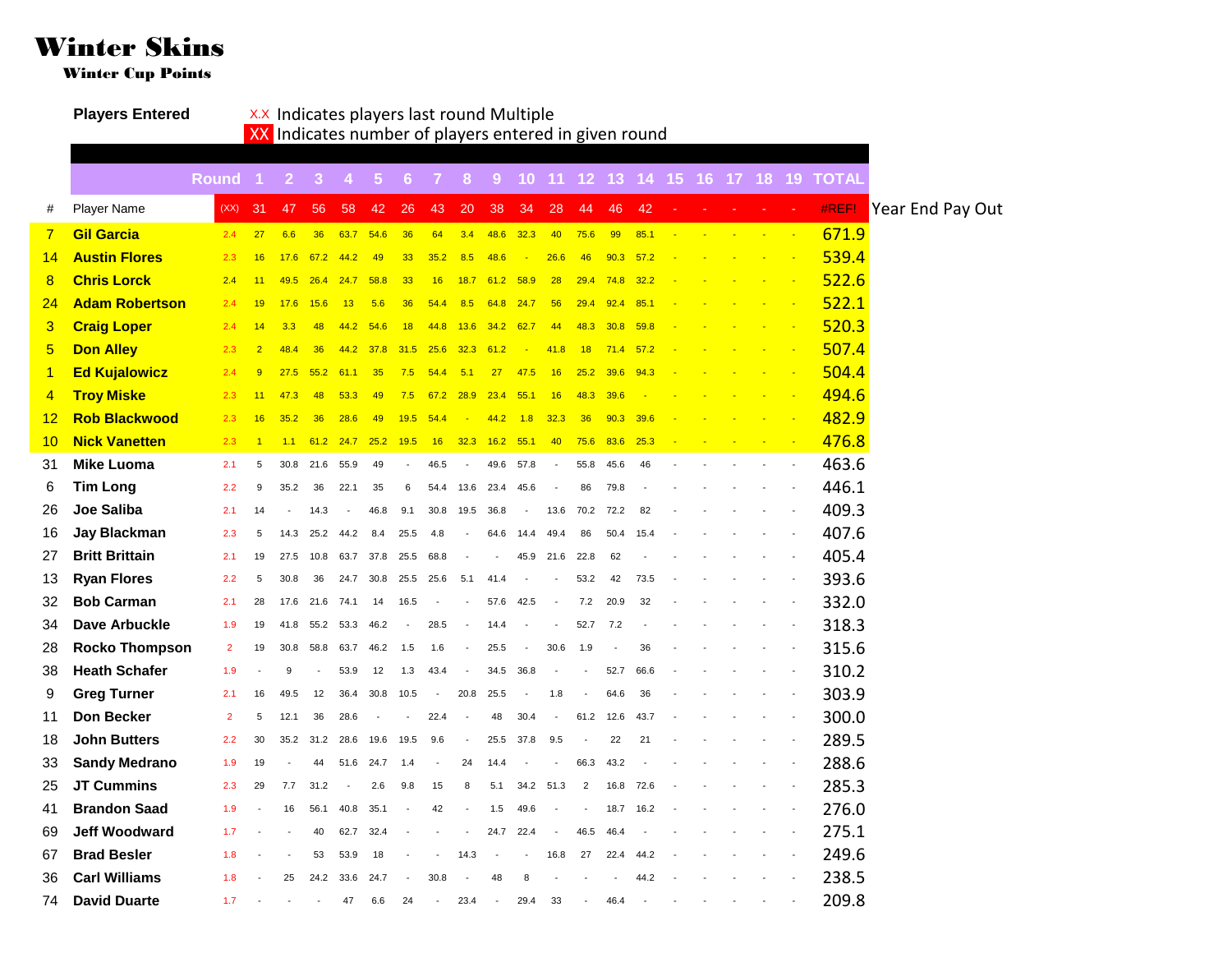| 54 | <b>Clay Tauche</b>       | 1.9   |    | 16                       |                |      |      | 14.3                     | 9.6  | 16.9                     | 40.6                     | 18   | 12.8                     | 47.6                     |      | 32.4 |  |  |                          | 208.2 |
|----|--------------------------|-------|----|--------------------------|----------------|------|------|--------------------------|------|--------------------------|--------------------------|------|--------------------------|--------------------------|------|------|--|--|--------------------------|-------|
| 58 | <b>Jake Saliba</b>       | 1.8   |    |                          | 13             | 24.2 |      | 8.4                      |      |                          | 24.7                     |      | 30.8                     | 46.5                     | 28.8 | 20.4 |  |  |                          | 196.8 |
| 56 | Dan Rose                 | 1.7   |    | 47                       | 19.8           | 33.6 | 35.1 |                          |      |                          | $\overline{\phantom{a}}$ | 12.6 | $\overline{\phantom{a}}$ | 13.5                     | 33.6 |      |  |  |                          | 195.2 |
| 15 | <b>Dennis Paualauski</b> | 1.7   | 31 |                          | 6.6            |      |      |                          | 33.6 |                          | 11.7                     |      |                          | 19.6                     | 31.5 | 56   |  |  |                          | 190.0 |
| 53 | <b>Tom Tauche</b>        | 1.7   |    | 13                       |                | 60.5 | 7.2  |                          |      |                          |                          | 22.1 | 23.8                     | 58.5                     | 3.2  |      |  |  |                          | 188.3 |
| 55 | <b>Todd Kenyon</b>       | 1.9   |    | 5                        | 14.3           | 8.4  | 3.9  |                          | 30.8 |                          | 3                        | 44.8 |                          | 45.9                     | 25.2 |      |  |  |                          | 181.3 |
| 23 | Louie Jardon             | 1.5   | 24 | 35.2                     | 36             | 36.4 |      |                          |      |                          |                          |      |                          | $\overline{\phantom{a}}$ | 47.6 |      |  |  |                          | 179.2 |
| 93 | <b>Todd Meade</b>        | 1.7   |    |                          |                |      |      |                          | 22   |                          | 5.5                      | 15.6 | 18.2                     | 25.2                     | 36   | 28.8 |  |  |                          | 151.3 |
| 17 | <b>Ron Rhodes</b>        | 1.9   | 4  | 9.9                      | 36             | 5.2  |      |                          | 4.2  |                          |                          |      | 6                        | 14.4                     | 56.1 | 1.8  |  |  |                          | 137.6 |
| 63 | <b>Rick Reordia</b>      | 1.7   |    |                          | 10             | 4.4  | 26.4 | $\overline{a}$           | 44.2 | $\overline{\phantom{a}}$ | 26.6                     | 10.5 | $\bar{\phantom{a}}$      | 9.6                      |      |      |  |  |                          | 131.7 |
| 44 | <b>Mark Boger</b>        | 1.4   |    | 41                       | 58.3           | 8.4  | 19.5 |                          |      |                          |                          |      |                          |                          |      |      |  |  |                          | 127.2 |
| 51 | Jason Abeyta             | 1.3   |    | 41                       | 24.2           | 58.8 |      |                          |      |                          |                          |      |                          |                          |      |      |  |  |                          | 124.0 |
| 84 | <b>Bob Athey</b>         | 1.6   |    |                          |                |      | 5    | 28.6                     |      |                          | 7.2                      |      |                          | 18.2                     | 4.2  | 55.5 |  |  |                          | 118.7 |
| 48 | <b>Chris Kim</b>         | 1.4   |    | 16                       | 58.3           | 33.6 |      |                          |      |                          |                          |      |                          | 6.5                      |      |      |  |  |                          | 114.4 |
| 80 | <b>Joel Rodriguez</b>    | 1.3   |    |                          |                | 43   | 29.7 |                          |      |                          | 34.8                     |      |                          |                          |      |      |  |  |                          | 107.5 |
| 47 | <b>Ken Moon</b>          | 1.4   |    | 38                       | 28.6           | 16.8 |      |                          |      |                          |                          |      |                          | 23.4                     |      |      |  |  |                          | 106.8 |
| 68 | <b>Todd Thompson</b>     | 1.4   |    |                          | 30             | 15.4 | 7.2  |                          | 53.3 |                          |                          |      |                          |                          |      |      |  |  |                          | 105.9 |
| 70 | <b>Chuck Morgan</b>      | 1.3   |    | ÷,                       | 49             | 30.8 |      |                          |      |                          |                          |      |                          |                          |      | 14.4 |  |  |                          | 94.2  |
| 37 | <b>Brian Burns</b>       | 1.5   |    | 28                       | 1.1            |      |      |                          | 11   |                          |                          | 7.2  |                          |                          | 10.4 | 36.4 |  |  |                          | 94.1  |
| 71 | <b>Jim Sisneros</b>      | 1.4   |    | ÷,                       | 22             | 37.4 |      | $\overline{\phantom{a}}$ | 22.8 |                          |                          | 11.7 |                          |                          |      |      |  |  |                          | 93.9  |
| 30 | <b>Mark West</b>         | 1.6   | 11 | $\overline{\phantom{a}}$ | 28.6           |      |      |                          | 40.8 | 10.4                     | $\overline{a}$           |      | 1.4                      |                          |      | 1.5  |  |  |                          | 93.7  |
| 61 | <b>Wayne Reordia</b>     | 1.5   |    |                          | 10             | 24.2 |      |                          | 37.2 |                          | 5.2                      |      |                          |                          | 11.2 |      |  |  |                          | 87.8  |
| 2  | <b>Jeff Becker</b>       | 1.3   | 24 | $\overline{a}$           | 44             |      |      |                          |      |                          |                          |      |                          |                          |      | 19.2 |  |  |                          | 87.2  |
| 39 | <b>Sean Bransetter</b>   | 1.3   |    | 16                       |                |      |      |                          |      |                          |                          |      |                          | 8.8                      | 55.2 |      |  |  |                          | 80.0  |
| 77 | <b>Bob Yoswa</b>         | 1.4   |    |                          |                | 17   |      | ÷,                       | 16.5 |                          | $\sim$                   | 10.8 | $\overline{\phantom{a}}$ |                          |      | 33.8 |  |  |                          | 78.1  |
| 52 | <b>Tim Forsyth</b>       | 1.3   |    | 24                       | 50.6           |      |      |                          |      |                          |                          |      |                          |                          |      | 1.2  |  |  |                          | 75.8  |
| 43 | <b>John Flores</b>       | 1.4   |    | 12                       | $\blacksquare$ | 24.2 |      |                          | 22.8 |                          |                          |      |                          |                          |      | 7.8  |  |  | $\overline{\phantom{a}}$ | 66.8  |
| 95 | <b>Mark Jones</b>        | 1.2   |    |                          |                |      |      |                          |      |                          |                          |      |                          | 39                       |      | 25.3 |  |  |                          | 64.3  |
| 50 | <b>Lynn Wehling</b>      | 1.4   |    | 38                       | 6.6            | 12   |      |                          | 6.5  |                          |                          |      |                          |                          |      |      |  |  |                          | 63.1  |
| 81 | <b>Mike Morehead</b>     | 1.2   |    |                          |                | 34   |      |                          |      |                          |                          |      |                          |                          | 26.4 |      |  |  |                          | 60.4  |
| 94 | <b>David King</b>        | 1.2   |    |                          |                |      |      |                          |      |                          |                          |      |                          | 18                       | 41.8 |      |  |  |                          | 59.8  |
| 29 | <b>Lance Nicks</b>       | $1.2$ | 24 | 35.2                     |                |      |      |                          |      |                          |                          |      |                          |                          |      |      |  |  |                          | 59.2  |
| 65 | <b>Terry Embaugh</b>     | 1.4   |    |                          | 5              |      |      |                          |      |                          | $6.6\,$                  | 4.8  |                          | 40.3                     |      |      |  |  |                          | 56.7  |
| 78 | <b>Steve Howard</b>      | 1.1   |    |                          |                | 55   |      |                          |      |                          |                          |      |                          |                          |      |      |  |  |                          | 55.0  |
| 49 | <b>Wes Arnold</b>        | 1.2   |    | $\overline{7}$           | 44             |      |      |                          |      |                          |                          |      |                          |                          |      |      |  |  |                          | 51.0  |
| 91 | John Bachman             | 1.3   |    |                          |                |      |      |                          | 9    |                          |                          | 14.3 |                          | 27.6                     |      |      |  |  |                          | 50.9  |
| 57 | <b>Matt Isensee</b>      | 1.4   |    | 32                       | 4.4            | 4.8  |      |                          |      |                          |                          |      |                          |                          | 6.5  |      |  |  |                          | 47.7  |
| 76 | <b>Patrick Shin</b>      | 1.2   |    |                          | $\blacksquare$ | 14   |      |                          |      |                          |                          |      |                          | 30.8                     |      |      |  |  |                          | 44.8  |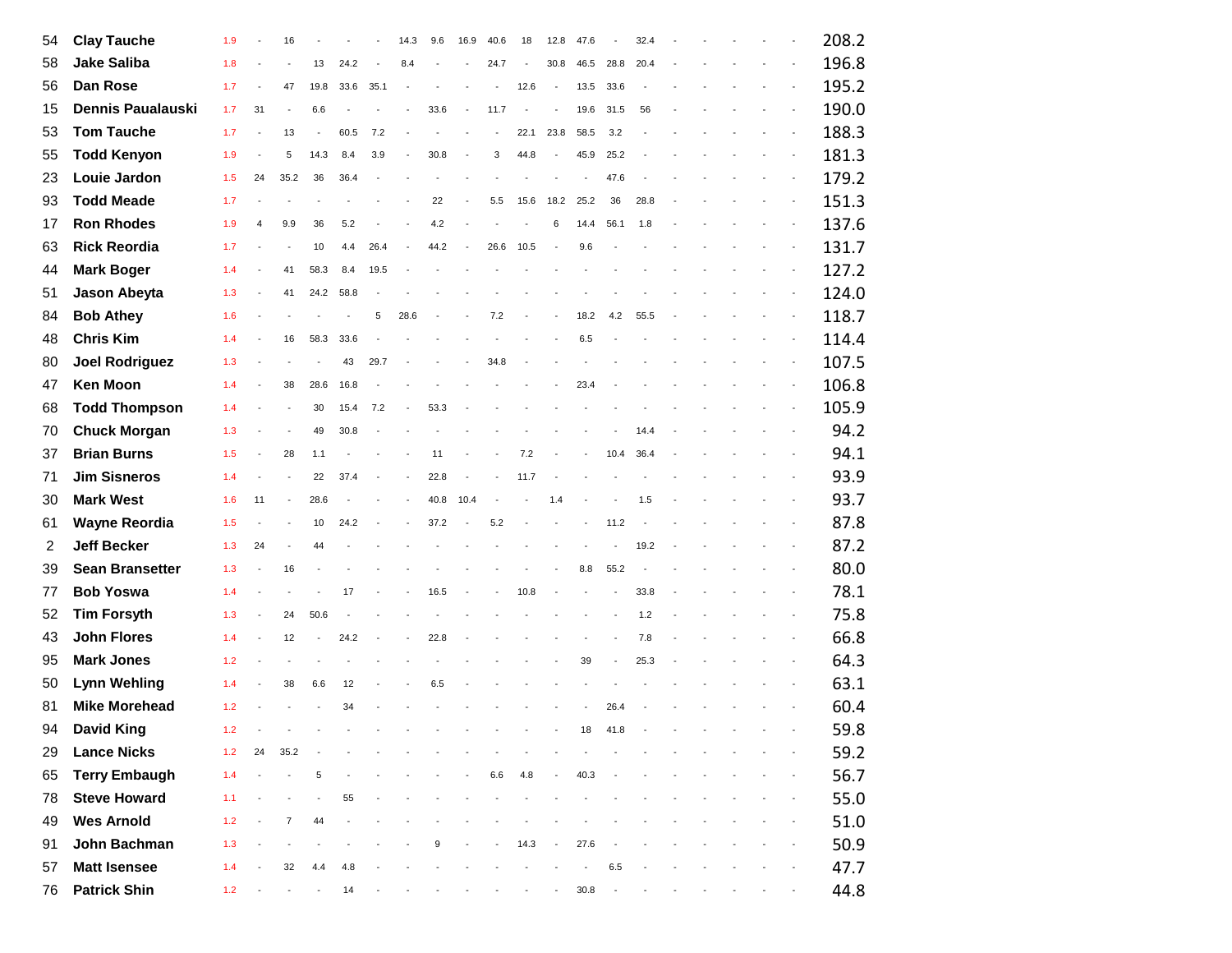| 62  | <b>Tyler Ververs</b>    | 1.2          |                |                | 8                        |     |    |                |     |                |        |     |      | 36.3 |  |  | 44.3 |
|-----|-------------------------|--------------|----------------|----------------|--------------------------|-----|----|----------------|-----|----------------|--------|-----|------|------|--|--|------|
| 60  | <b>Glenn Allen</b>      | 1.7          |                |                | 3                        |     | 11 |                | 7.2 | 1.3            | 7      |     | 7.5  | 6.4  |  |  | 43.4 |
| 75  | <b>Mike Moon</b>        | 1.1          |                |                | $\overline{\phantom{a}}$ | 43  |    |                |     |                |        |     |      |      |  |  | 43.0 |
| 88  | Dave Mann               | 1.2          |                |                |                          |     |    | 22             |     |                |        |     | 15.4 |      |  |  | 37.4 |
| 85  | <b>Chris Wilkins</b>    | 1.2          |                |                |                          |     | 19 |                |     |                |        |     |      | 15.4 |  |  | 34.4 |
| 64  | <b>Ryan Ververs</b>     | 1.1          |                |                | 30                       |     |    |                |     |                |        |     |      |      |  |  | 30.0 |
| 45  | Jerry Ohu               | 1.3          |                | 13             |                          | 7.7 |    |                |     |                |        | 8.4 |      |      |  |  | 29.1 |
| 83  | <b>Kyle Crosswhite</b>  | 1.2          |                |                |                          |     | 10 |                |     | $\blacksquare$ | 7.7    |     |      |      |  |  | 17.7 |
| 90  | <b>TJ Dowling</b>       | 1.3          |                |                |                          |     |    | 6              |     | 1.1            |        |     |      | 9.6  |  |  | 16.7 |
| 40  | Sean McMahon            | 1.1          |                | 16             |                          |     |    |                |     |                |        |     |      |      |  |  | 16.0 |
| 86  | <b>Henry Bissell</b>    | 1.1          |                |                |                          |     | 15 |                |     |                |        |     |      |      |  |  | 15.0 |
| 92  | <b>Bob Wilshire</b>     | 1.3          |                |                |                          |     |    | 10             |     |                | 3.3    | 1.2 |      |      |  |  | 14.5 |
| 59  | <b>Tony Fischer</b>     | 1.1          |                |                | 13                       |     |    |                |     |                |        |     |      |      |  |  | 13.0 |
| 42  | <b>Eli Flores</b>       | 1.3          |                | $\overline{2}$ | $\overline{\phantom{a}}$ | 2.2 |    |                |     |                |        |     |      | 6    |  |  | 10.2 |
| 79  | Dan Menna               | 1.1          |                |                |                          | 10  |    |                |     |                |        |     |      |      |  |  | 10.0 |
| 82  | <b>Brian Turner</b>     | 1.1          |                |                |                          | 10  |    |                |     |                |        |     |      |      |  |  | 10.0 |
| 46  | <b>Nick Shin</b>        | 1.1          |                |                |                          |     |    |                |     |                |        |     |      |      |  |  | 4.0  |
| 22  | <b>Nate Simshauser</b>  | 1.2          | $\overline{2}$ |                |                          |     |    |                |     |                |        |     | 1.1  |      |  |  | 3.1  |
| 72  | <b>Monte Burnell</b>    | 1.1          |                |                |                          | 3   |    |                |     |                |        |     |      |      |  |  | 3.0  |
| 89  | <b>Annabelle Flores</b> | 1.1          |                |                |                          |     |    | $\overline{2}$ |     |                |        |     |      |      |  |  | 2.0  |
| 66  | <b>David Zheng</b>      | $\mathbf{1}$ |                |                | $\mathbf{1}$             |     |    |                |     |                |        |     |      |      |  |  | 1.0  |
| 73  | <b>Jamie Baker</b>      | 1.1          |                |                |                          |     |    |                |     |                |        |     |      |      |  |  | 1.0  |
| 87  | <b>Walt Krysiak</b>     | 1.1          |                |                |                          |     |    |                |     |                |        |     |      |      |  |  | 1.0  |
| 19  | <b>Tyler Jeffers</b>    |              |                |                |                          |     |    |                |     |                |        |     |      |      |  |  | 0.0  |
| 20  | <b>Brian McCloy</b>     |              |                |                |                          |     |    |                |     |                |        |     |      |      |  |  | 0.0  |
| 21  | <b>Jim Sisneros</b>     |              |                |                |                          |     |    |                |     |                |        |     |      |      |  |  | 0.0  |
| 35  | <b>Matt Isensee</b>     |              |                |                |                          |     |    |                |     |                |        |     |      |      |  |  | 0.0  |
| 96  | <b>Enter New Player</b> |              |                |                |                          |     |    |                |     |                |        |     |      |      |  |  | 0.0  |
| 97  | <b>Enter New Player</b> |              |                |                |                          |     |    |                |     |                |        |     |      |      |  |  | 0.0  |
| 98  | <b>Enter New Player</b> |              |                |                |                          |     |    |                |     |                |        |     |      |      |  |  | 0.0  |
| 99  | <b>Enter New Player</b> | $\mathbf{1}$ |                |                |                          |     |    |                |     | $\sim$ $-$     | $\sim$ |     |      |      |  |  | 0.0  |
|     | 100 Enter New Player    |              |                |                |                          |     |    |                |     |                |        |     |      |      |  |  | 0.0  |
|     | 101 Enter New Player    |              |                |                |                          |     |    |                |     |                |        |     |      |      |  |  | 0.0  |
|     | 102 Enter New Player    |              |                |                |                          |     |    |                |     |                |        |     |      |      |  |  | 0.0  |
| 103 | <b>Enter New Player</b> |              |                |                |                          |     |    |                |     |                |        |     |      |      |  |  | 0.0  |
|     | 104 Enter New Player    |              |                |                |                          |     |    |                |     |                |        |     |      |      |  |  | 0.0  |
| 105 | <b>Enter New Player</b> |              |                |                |                          |     |    |                |     |                |        |     |      |      |  |  | 0.0  |
|     | 106 Enter New Player    |              |                |                |                          |     |    |                |     |                |        |     |      |      |  |  | 0.0  |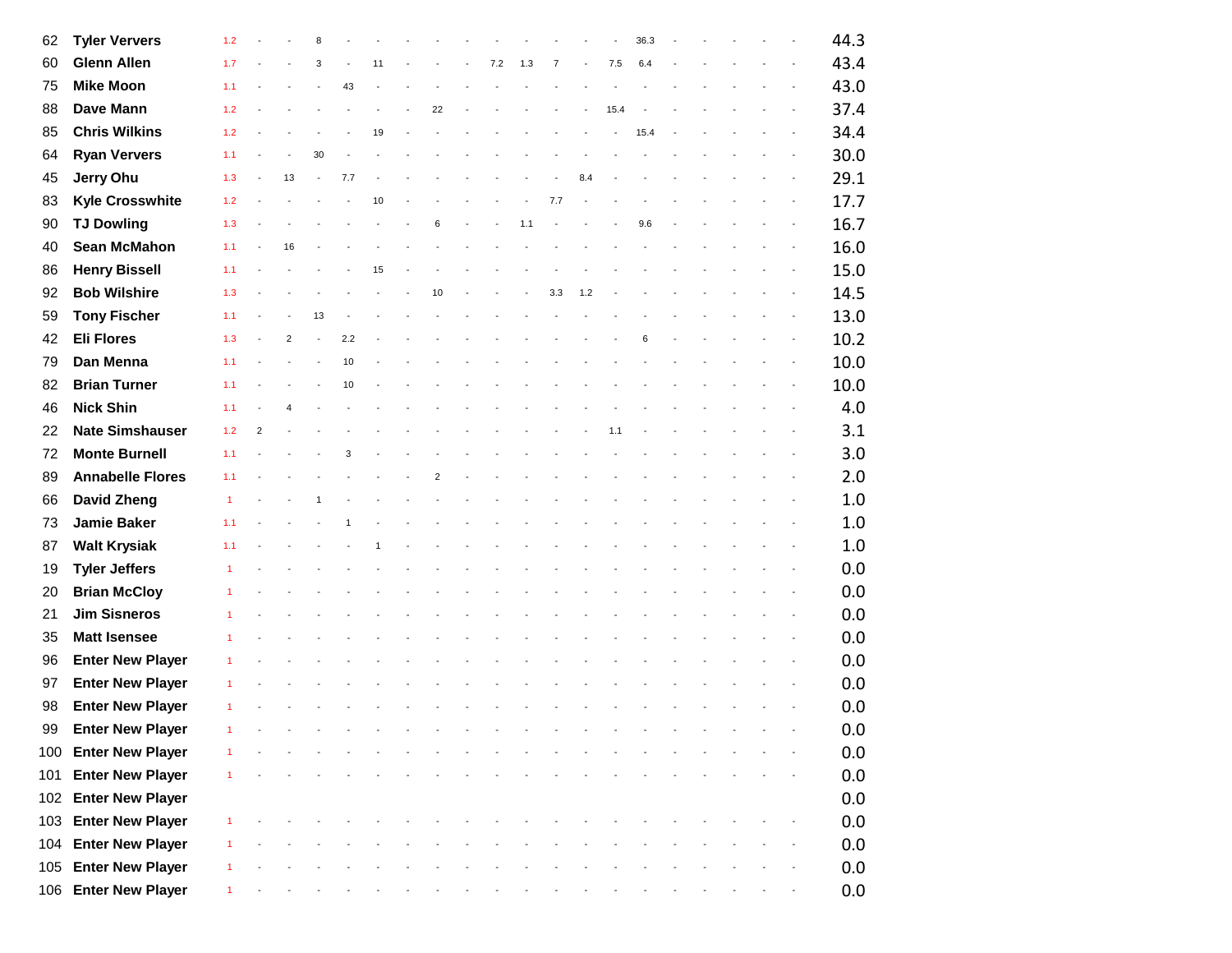| 107 | <b>Enter New Player</b> | 1              |        |  |  |  |  |  |  |  |  | 0.0 |
|-----|-------------------------|----------------|--------|--|--|--|--|--|--|--|--|-----|
| 108 | <b>Enter New Player</b> |                |        |  |  |  |  |  |  |  |  | 0.0 |
| 109 | <b>Enter New Player</b> | 1              |        |  |  |  |  |  |  |  |  | 0.0 |
| 110 | <b>Enter New Player</b> |                |        |  |  |  |  |  |  |  |  | 0.0 |
| 111 | <b>Enter New Player</b> | 1              |        |  |  |  |  |  |  |  |  | 0.0 |
| 112 | <b>Enter New Player</b> |                |        |  |  |  |  |  |  |  |  | 0.0 |
| 113 | <b>Enter New Player</b> |                |        |  |  |  |  |  |  |  |  | 0.0 |
| 114 | <b>Enter New Player</b> | 1              |        |  |  |  |  |  |  |  |  | 0.0 |
| 115 | <b>Enter New Player</b> | 1              |        |  |  |  |  |  |  |  |  | 0.0 |
| 116 | <b>Enter New Player</b> | 1              |        |  |  |  |  |  |  |  |  | 0.0 |
| 117 | <b>Enter New Player</b> | 1              |        |  |  |  |  |  |  |  |  | 0.0 |
| 118 | <b>Enter New Player</b> | 1              |        |  |  |  |  |  |  |  |  | 0.0 |
| 119 | <b>Enter New Player</b> |                |        |  |  |  |  |  |  |  |  | 0.0 |
| 120 | <b>Enter New Player</b> | 1              |        |  |  |  |  |  |  |  |  | 0.0 |
| 121 | <b>Enter New Player</b> |                |        |  |  |  |  |  |  |  |  | 0.0 |
| 122 | <b>Enter New Player</b> | 1              |        |  |  |  |  |  |  |  |  | 0.0 |
| 123 | <b>Enter New Player</b> |                |        |  |  |  |  |  |  |  |  | 0.0 |
| 124 | <b>Enter New Player</b> |                |        |  |  |  |  |  |  |  |  | 0.0 |
| 125 | <b>Enter New Player</b> |                |        |  |  |  |  |  |  |  |  | 0.0 |
| 126 | <b>Enter New Player</b> | 1              |        |  |  |  |  |  |  |  |  | 0.0 |
| 127 | <b>Enter New Player</b> | 1              |        |  |  |  |  |  |  |  |  | 0.0 |
| 128 | <b>Enter New Player</b> | -1             |        |  |  |  |  |  |  |  |  | 0.0 |
| 129 | <b>Enter New Player</b> | 1              |        |  |  |  |  |  |  |  |  | 0.0 |
| 130 | <b>Enter New Player</b> |                |        |  |  |  |  |  |  |  |  | 0.0 |
| 131 | <b>Enter New Player</b> | 1              |        |  |  |  |  |  |  |  |  | 0.0 |
| 132 | <b>Enter New Player</b> |                |        |  |  |  |  |  |  |  |  | 0.0 |
| 133 | <b>Enter New Player</b> | 1              |        |  |  |  |  |  |  |  |  | 0.0 |
| 134 | <b>Enter New Player</b> |                |        |  |  |  |  |  |  |  |  | 0.0 |
| 135 | <b>Enter New Player</b> |                |        |  |  |  |  |  |  |  |  | 0.0 |
| 136 | <b>Enter New Player</b> |                |        |  |  |  |  |  |  |  |  | 0.0 |
|     | 137 Enter New Player    | $\mathbf{1}$   | $\sim$ |  |  |  |  |  |  |  |  | 0.0 |
|     | 138 Enter New Player    | $\overline{1}$ |        |  |  |  |  |  |  |  |  | 0.0 |
| 139 | <b>Enter New Player</b> | 1              |        |  |  |  |  |  |  |  |  | 0.0 |
| 140 | <b>Enter New Player</b> |                |        |  |  |  |  |  |  |  |  | 0.0 |
| 141 | <b>Enter New Player</b> |                |        |  |  |  |  |  |  |  |  | 0.0 |
| 142 | <b>Enter New Player</b> | 1              |        |  |  |  |  |  |  |  |  | 0.0 |
| 143 | <b>Enter New Player</b> |                |        |  |  |  |  |  |  |  |  | 0.0 |
|     | 144 Enter New Player    | 1              |        |  |  |  |  |  |  |  |  | 0.0 |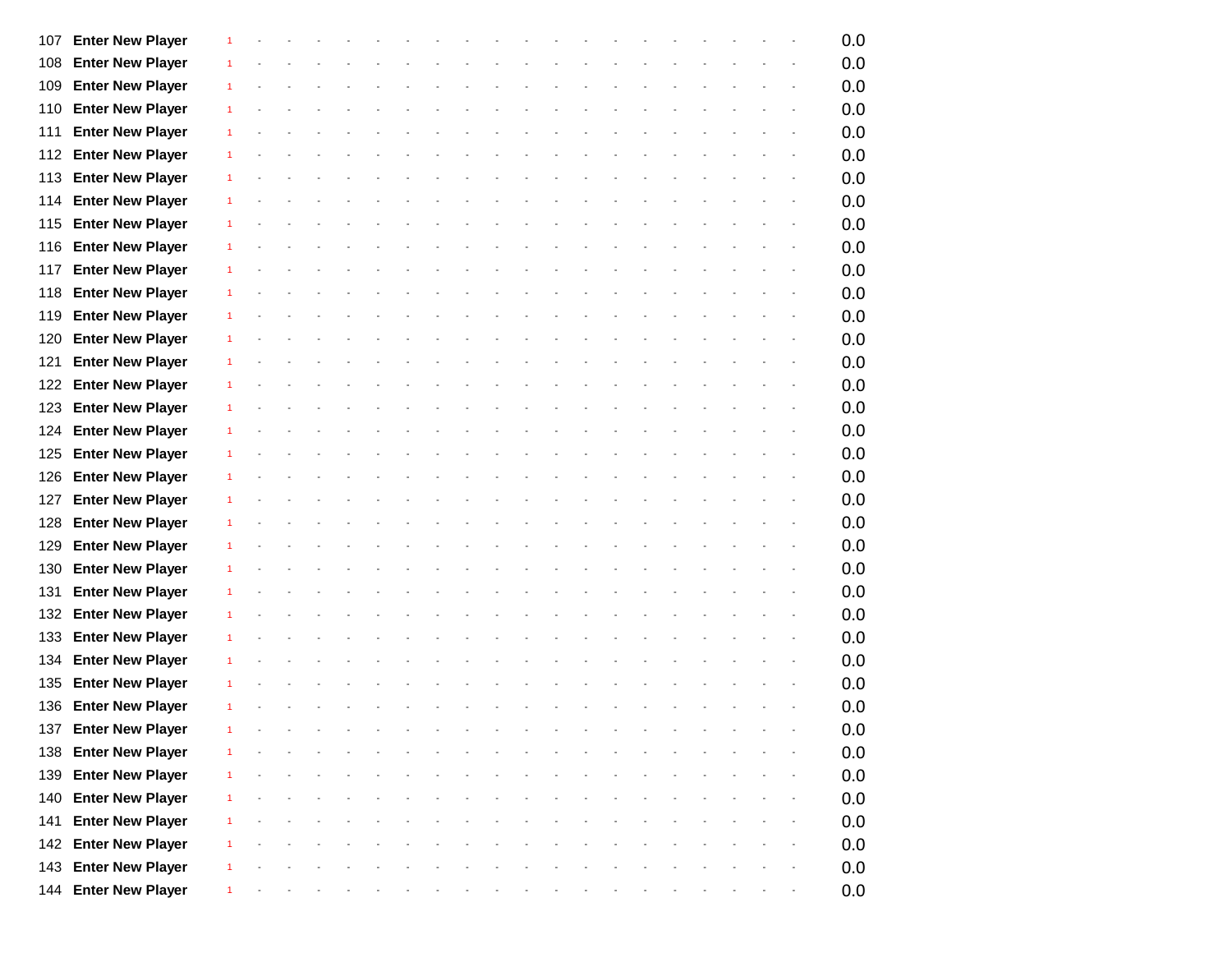| 145 | <b>Enter New Player</b> |              |  |  |  |  |  |  |  |  |  | 0.0 |
|-----|-------------------------|--------------|--|--|--|--|--|--|--|--|--|-----|
| 146 | <b>Enter New Player</b> |              |  |  |  |  |  |  |  |  |  | 0.0 |
| 147 | <b>Enter New Player</b> | 1            |  |  |  |  |  |  |  |  |  | 0.0 |
| 148 | <b>Enter New Player</b> |              |  |  |  |  |  |  |  |  |  | 0.0 |
| 149 | <b>Enter New Player</b> |              |  |  |  |  |  |  |  |  |  | 0.0 |
| 150 | <b>Enter New Player</b> |              |  |  |  |  |  |  |  |  |  | 0.0 |
| 151 | <b>Enter New Player</b> |              |  |  |  |  |  |  |  |  |  | 0.0 |
| 152 | <b>Enter New Player</b> |              |  |  |  |  |  |  |  |  |  | 0.0 |
| 153 | <b>Enter New Player</b> | 1            |  |  |  |  |  |  |  |  |  | 0.0 |
| 154 | <b>Enter New Player</b> |              |  |  |  |  |  |  |  |  |  | 0.0 |
| 155 | <b>Enter New Player</b> |              |  |  |  |  |  |  |  |  |  | 0.0 |
| 156 | <b>Enter New Player</b> |              |  |  |  |  |  |  |  |  |  | 0.0 |
| 157 | <b>Enter New Player</b> |              |  |  |  |  |  |  |  |  |  | 0.0 |
| 158 | <b>Enter New Player</b> | 1            |  |  |  |  |  |  |  |  |  | 0.0 |
| 159 | <b>Enter New Player</b> |              |  |  |  |  |  |  |  |  |  | 0.0 |
| 160 | <b>Enter New Player</b> | 1            |  |  |  |  |  |  |  |  |  | 0.0 |
| 161 | <b>Enter New Player</b> |              |  |  |  |  |  |  |  |  |  | 0.0 |
| 162 | <b>Enter New Player</b> |              |  |  |  |  |  |  |  |  |  | 0.0 |
| 163 | <b>Enter New Player</b> |              |  |  |  |  |  |  |  |  |  | 0.0 |
| 164 | <b>Enter New Player</b> |              |  |  |  |  |  |  |  |  |  | 0.0 |
| 165 | <b>Enter New Player</b> |              |  |  |  |  |  |  |  |  |  | 0.0 |
| 166 | <b>Enter New Player</b> |              |  |  |  |  |  |  |  |  |  | 0.0 |
| 167 | <b>Enter New Player</b> |              |  |  |  |  |  |  |  |  |  | 0.0 |
| 168 | <b>Enter New Player</b> |              |  |  |  |  |  |  |  |  |  | 0.0 |
| 169 | <b>Enter New Player</b> |              |  |  |  |  |  |  |  |  |  | 0.0 |
| 170 | <b>Enter New Player</b> |              |  |  |  |  |  |  |  |  |  | 0.0 |
| 171 | <b>Enter New Player</b> |              |  |  |  |  |  |  |  |  |  | 0.0 |
| 172 | <b>Enter New Player</b> |              |  |  |  |  |  |  |  |  |  | 0.0 |
| 173 | <b>Enter New Player</b> |              |  |  |  |  |  |  |  |  |  | 0.0 |
| 174 | <b>Enter New Player</b> |              |  |  |  |  |  |  |  |  |  | 0.0 |
|     | 175 Enter New Player    | $\mathbf{1}$ |  |  |  |  |  |  |  |  |  | 0.0 |
|     | 176 Enter New Player    |              |  |  |  |  |  |  |  |  |  | 0.0 |
| 177 | <b>Enter New Player</b> | 1            |  |  |  |  |  |  |  |  |  | 0.0 |
| 178 | <b>Enter New Player</b> |              |  |  |  |  |  |  |  |  |  | 0.0 |
| 179 | <b>Enter New Player</b> |              |  |  |  |  |  |  |  |  |  | 0.0 |
| 180 | <b>Enter New Player</b> |              |  |  |  |  |  |  |  |  |  | 0.0 |
| 181 | <b>Enter New Player</b> |              |  |  |  |  |  |  |  |  |  | 0.0 |
|     | 182 Enter New Player    |              |  |  |  |  |  |  |  |  |  | 0.0 |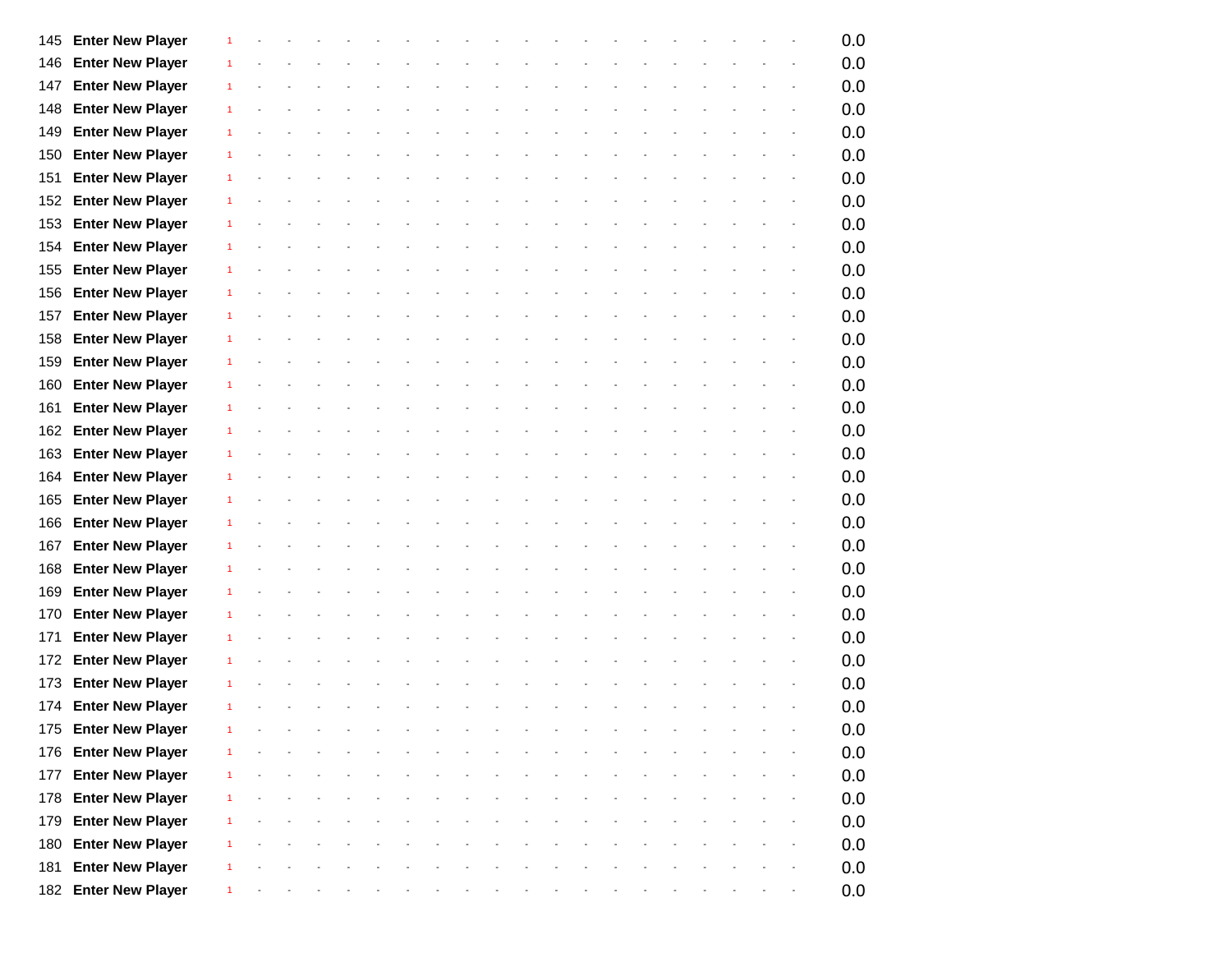| 183 | <b>Enter New Player</b> |              |  |  |  |  |  |  |  |  |  | 0.0 |
|-----|-------------------------|--------------|--|--|--|--|--|--|--|--|--|-----|
| 184 | <b>Enter New Player</b> |              |  |  |  |  |  |  |  |  |  | 0.0 |
| 185 | <b>Enter New Player</b> |              |  |  |  |  |  |  |  |  |  | 0.0 |
| 186 | <b>Enter New Player</b> |              |  |  |  |  |  |  |  |  |  | 0.0 |
| 187 | <b>Enter New Player</b> |              |  |  |  |  |  |  |  |  |  | 0.0 |
| 188 | <b>Enter New Player</b> |              |  |  |  |  |  |  |  |  |  | 0.0 |
| 189 | <b>Enter New Player</b> |              |  |  |  |  |  |  |  |  |  | 0.0 |
| 190 | <b>Enter New Player</b> |              |  |  |  |  |  |  |  |  |  | 0.0 |
| 191 | <b>Enter New Player</b> |              |  |  |  |  |  |  |  |  |  | 0.0 |
| 192 | <b>Enter New Player</b> |              |  |  |  |  |  |  |  |  |  | 0.0 |
| 193 | <b>Enter New Player</b> |              |  |  |  |  |  |  |  |  |  | 0.0 |
| 194 | <b>Enter New Player</b> |              |  |  |  |  |  |  |  |  |  | 0.0 |
| 195 | <b>Enter New Player</b> |              |  |  |  |  |  |  |  |  |  | 0.0 |
| 196 | <b>Enter New Player</b> |              |  |  |  |  |  |  |  |  |  | 0.0 |
| 197 | <b>Enter New Player</b> |              |  |  |  |  |  |  |  |  |  | 0.0 |
| 198 | <b>Enter New Player</b> |              |  |  |  |  |  |  |  |  |  | 0.0 |
| 199 | <b>Enter New Player</b> |              |  |  |  |  |  |  |  |  |  | 0.0 |
| 200 | <b>Enter New Player</b> |              |  |  |  |  |  |  |  |  |  | 0.0 |
| 201 | <b>Enter New Player</b> |              |  |  |  |  |  |  |  |  |  | 0.0 |
| 202 | <b>Enter New Player</b> |              |  |  |  |  |  |  |  |  |  | 0.0 |
| 203 | <b>Enter New Player</b> |              |  |  |  |  |  |  |  |  |  | 0.0 |
| 204 | <b>Enter New Player</b> |              |  |  |  |  |  |  |  |  |  | 0.0 |
| 205 | <b>Enter New Player</b> |              |  |  |  |  |  |  |  |  |  | 0.0 |
| 206 | <b>Enter New Player</b> |              |  |  |  |  |  |  |  |  |  | 0.0 |
| 207 | <b>Enter New Player</b> |              |  |  |  |  |  |  |  |  |  | 0.0 |
| 208 | <b>Enter New Player</b> |              |  |  |  |  |  |  |  |  |  | 0.0 |
| 209 | <b>Enter New Player</b> |              |  |  |  |  |  |  |  |  |  | 0.0 |
| 210 | <b>Enter New Player</b> |              |  |  |  |  |  |  |  |  |  | 0.0 |
| 211 | <b>Enter New Player</b> |              |  |  |  |  |  |  |  |  |  | 0.0 |
|     | 212 Enter New Player    |              |  |  |  |  |  |  |  |  |  | 0.0 |
|     | 213 Enter New Player    | $\mathbf{1}$ |  |  |  |  |  |  |  |  |  | 0.0 |
|     | 214 Enter New Player    |              |  |  |  |  |  |  |  |  |  | 0.0 |
|     | 215 Enter New Player    |              |  |  |  |  |  |  |  |  |  | 0.0 |
|     | 216 Enter New Player    |              |  |  |  |  |  |  |  |  |  | 0.0 |
| 217 | <b>Enter New Player</b> |              |  |  |  |  |  |  |  |  |  | 0.0 |
| 218 | <b>Enter New Player</b> |              |  |  |  |  |  |  |  |  |  | 0.0 |
|     | 219 Enter New Player    |              |  |  |  |  |  |  |  |  |  | 0.0 |
|     | 220 Enter New Player    |              |  |  |  |  |  |  |  |  |  | 0.0 |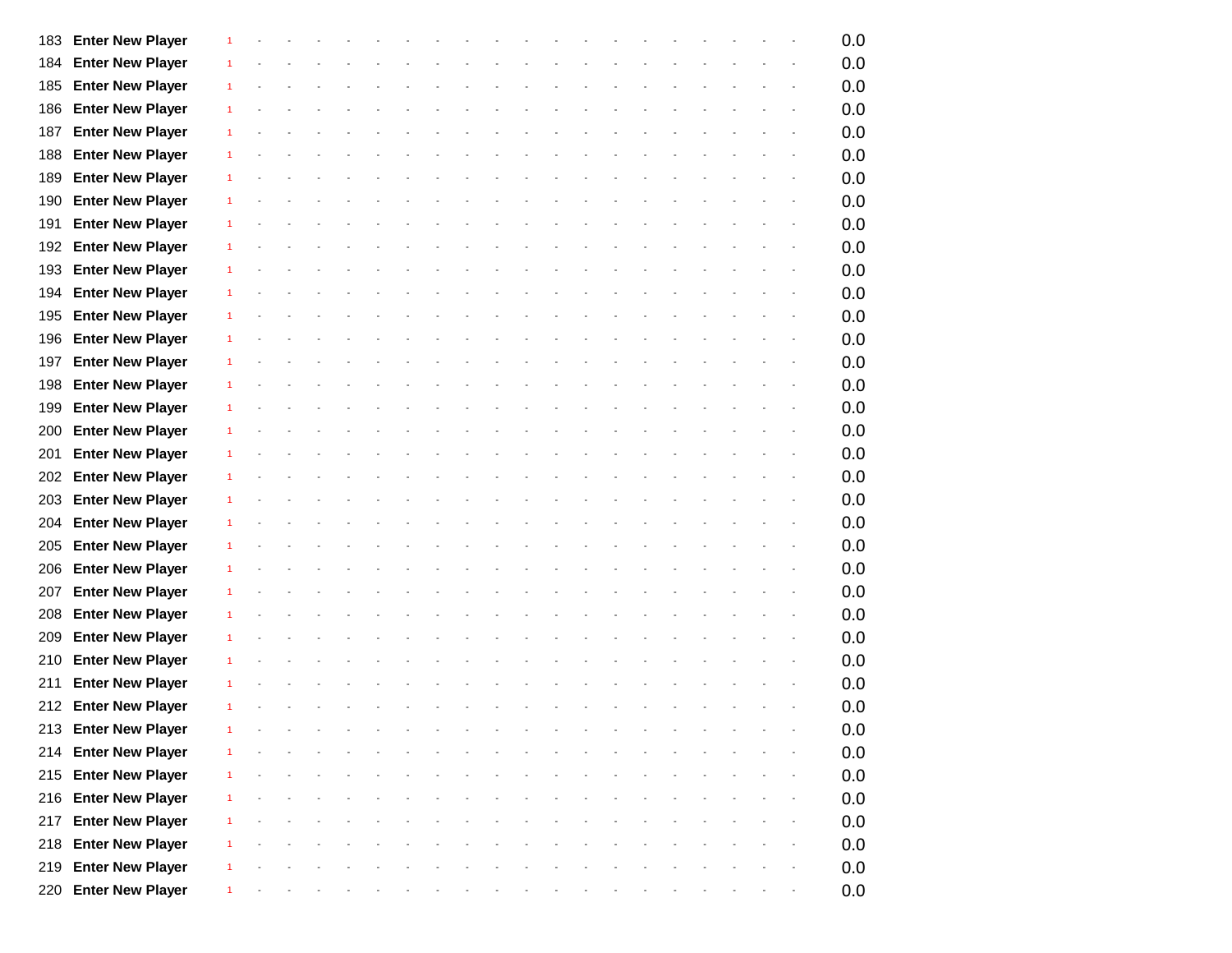| 221 | <b>Enter New Player</b> | 1              |            |  |  |  |  |  |  |  |  |                          | 0.0 |
|-----|-------------------------|----------------|------------|--|--|--|--|--|--|--|--|--------------------------|-----|
| 222 | <b>Enter New Player</b> |                |            |  |  |  |  |  |  |  |  |                          | 0.0 |
| 223 | <b>Enter New Player</b> | 1              |            |  |  |  |  |  |  |  |  |                          | 0.0 |
| 224 | <b>Enter New Player</b> |                |            |  |  |  |  |  |  |  |  |                          | 0.0 |
| 225 | <b>Enter New Player</b> | 1              |            |  |  |  |  |  |  |  |  |                          | 0.0 |
| 226 | <b>Enter New Player</b> |                |            |  |  |  |  |  |  |  |  |                          | 0.0 |
| 227 | <b>Enter New Player</b> | 1              |            |  |  |  |  |  |  |  |  |                          | 0.0 |
| 228 | <b>Enter New Player</b> | 1              |            |  |  |  |  |  |  |  |  |                          | 0.0 |
| 229 | <b>Enter New Player</b> | 1              |            |  |  |  |  |  |  |  |  |                          | 0.0 |
| 230 | <b>Enter New Player</b> | $\mathbf{1}$   |            |  |  |  |  |  |  |  |  |                          | 0.0 |
| 231 | <b>Enter New Player</b> | 1              |            |  |  |  |  |  |  |  |  |                          | 0.0 |
| 232 | <b>Enter New Player</b> | 1              |            |  |  |  |  |  |  |  |  |                          | 0.0 |
| 233 | <b>Enter New Player</b> |                |            |  |  |  |  |  |  |  |  |                          | 0.0 |
| 234 | <b>Enter New Player</b> | 1              |            |  |  |  |  |  |  |  |  |                          | 0.0 |
| 235 | <b>Enter New Player</b> |                |            |  |  |  |  |  |  |  |  |                          | 0.0 |
| 236 | <b>Enter New Player</b> | 1              |            |  |  |  |  |  |  |  |  |                          | 0.0 |
| 237 | <b>Enter New Player</b> |                |            |  |  |  |  |  |  |  |  |                          | 0.0 |
| 238 | <b>Enter New Player</b> | 1              |            |  |  |  |  |  |  |  |  |                          | 0.0 |
| 239 | <b>Enter New Player</b> |                |            |  |  |  |  |  |  |  |  |                          | 0.0 |
| 240 | <b>Enter New Player</b> | 1              |            |  |  |  |  |  |  |  |  |                          | 0.0 |
| 241 | <b>Enter New Player</b> | 1              |            |  |  |  |  |  |  |  |  |                          | 0.0 |
| 242 | <b>Enter New Player</b> | 1              |            |  |  |  |  |  |  |  |  |                          | 0.0 |
| 243 | <b>Enter New Player</b> | 1              |            |  |  |  |  |  |  |  |  |                          | 0.0 |
| 244 | <b>Enter New Player</b> |                |            |  |  |  |  |  |  |  |  |                          | 0.0 |
| 245 | <b>Enter New Player</b> | 1              |            |  |  |  |  |  |  |  |  |                          | 0.0 |
| 246 | <b>Enter New Player</b> |                |            |  |  |  |  |  |  |  |  |                          | 0.0 |
| 247 | <b>Enter New Player</b> | 1              |            |  |  |  |  |  |  |  |  | $\overline{\phantom{a}}$ | 0.0 |
| 248 | <b>Enter New Player</b> |                |            |  |  |  |  |  |  |  |  |                          | 0.0 |
| 249 | <b>Enter New Player</b> | 1              |            |  |  |  |  |  |  |  |  |                          | 0.0 |
| 250 | <b>Enter New Player</b> |                |            |  |  |  |  |  |  |  |  |                          | 0.0 |
|     | 251 Enter New Player    | $\mathbf{1}$   | $\sim$ $-$ |  |  |  |  |  |  |  |  |                          | 0.0 |
|     | 252 Enter New Player    |                |            |  |  |  |  |  |  |  |  |                          | 0.0 |
| 253 | <b>Enter New Player</b> | $\overline{1}$ |            |  |  |  |  |  |  |  |  |                          | 0.0 |
| 254 | <b>Enter New Player</b> | 1              |            |  |  |  |  |  |  |  |  |                          | 0.0 |
| 255 | <b>Enter New Player</b> |                |            |  |  |  |  |  |  |  |  |                          | 0.0 |
| 256 | <b>Enter New Player</b> |                |            |  |  |  |  |  |  |  |  |                          | 0.0 |
| 257 | <b>Enter New Player</b> |                |            |  |  |  |  |  |  |  |  |                          | 0.0 |
|     | 258 Enter New Player    | $\mathbf{1}$   |            |  |  |  |  |  |  |  |  |                          | 0.0 |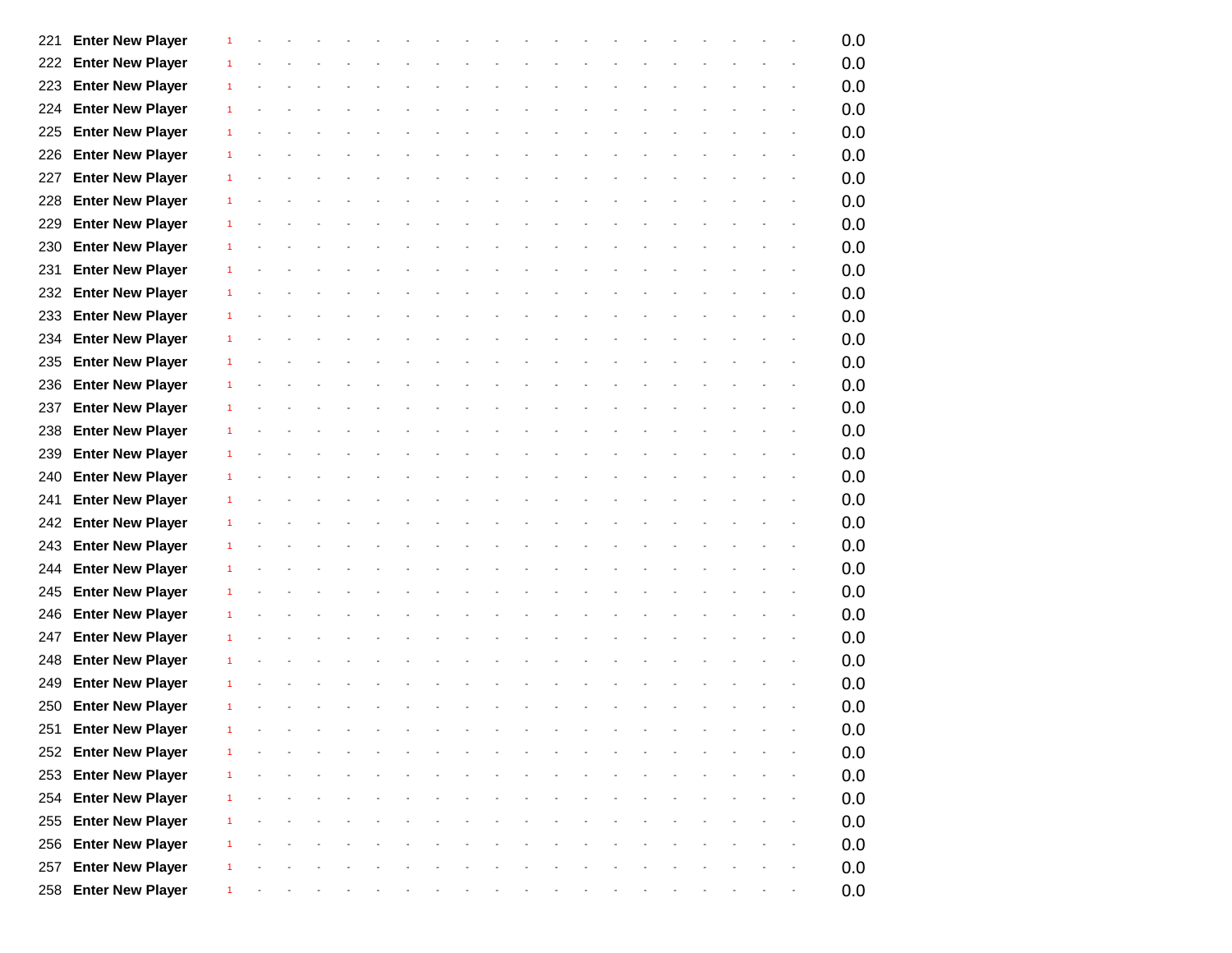| 259 | <b>Enter New Player</b> |                      |  |  |  |  |  |  |  |  |  | 0.0 |
|-----|-------------------------|----------------------|--|--|--|--|--|--|--|--|--|-----|
| 260 | <b>Enter New Player</b> |                      |  |  |  |  |  |  |  |  |  | 0.0 |
| 261 | <b>Enter New Player</b> | $\mathbf{1}$         |  |  |  |  |  |  |  |  |  | 0.0 |
| 262 | <b>Enter New Player</b> |                      |  |  |  |  |  |  |  |  |  | 0.0 |
| 263 | <b>Enter New Player</b> | 1                    |  |  |  |  |  |  |  |  |  | 0.0 |
| 264 | <b>Enter New Player</b> |                      |  |  |  |  |  |  |  |  |  | 0.0 |
| 265 | <b>Enter New Player</b> | 1                    |  |  |  |  |  |  |  |  |  | 0.0 |
| 266 | <b>Enter New Player</b> | 1                    |  |  |  |  |  |  |  |  |  | 0.0 |
| 267 | <b>Enter New Player</b> | $\mathbf{1}$         |  |  |  |  |  |  |  |  |  | 0.0 |
| 268 | <b>Enter New Player</b> | -1                   |  |  |  |  |  |  |  |  |  | 0.0 |
| 269 | <b>Enter New Player</b> | 1                    |  |  |  |  |  |  |  |  |  | 0.0 |
| 270 | <b>Enter New Player</b> | -1                   |  |  |  |  |  |  |  |  |  | 0.0 |
| 271 | <b>Enter New Player</b> | 1                    |  |  |  |  |  |  |  |  |  | 0.0 |
| 272 | <b>Enter New Player</b> | -1                   |  |  |  |  |  |  |  |  |  | 0.0 |
| 273 | <b>Enter New Player</b> |                      |  |  |  |  |  |  |  |  |  | 0.0 |
| 274 | <b>Enter New Player</b> | $\mathbf{1}$         |  |  |  |  |  |  |  |  |  | 0.0 |
| 275 | <b>Enter New Player</b> |                      |  |  |  |  |  |  |  |  |  | 0.0 |
| 276 | <b>Enter New Player</b> | -1                   |  |  |  |  |  |  |  |  |  | 0.0 |
| 277 | <b>Enter New Player</b> |                      |  |  |  |  |  |  |  |  |  | 0.0 |
| 278 | <b>Enter New Player</b> | 1                    |  |  |  |  |  |  |  |  |  | 0.0 |
| 279 | <b>Enter New Player</b> | 1                    |  |  |  |  |  |  |  |  |  | 0.0 |
| 280 | <b>Enter New Player</b> | $\mathbf{1}$         |  |  |  |  |  |  |  |  |  | 0.0 |
| 281 | <b>Enter New Player</b> | -1                   |  |  |  |  |  |  |  |  |  | 0.0 |
| 282 | <b>Enter New Player</b> | 1                    |  |  |  |  |  |  |  |  |  | 0.0 |
| 283 | <b>Enter New Player</b> | -1                   |  |  |  |  |  |  |  |  |  | 0.0 |
| 284 | <b>Enter New Player</b> | 1                    |  |  |  |  |  |  |  |  |  | 0.0 |
| 285 | <b>Enter New Player</b> | 1                    |  |  |  |  |  |  |  |  |  | 0.0 |
| 286 | <b>Enter New Player</b> |                      |  |  |  |  |  |  |  |  |  | 0.0 |
| 287 | <b>Enter New Player</b> | -1                   |  |  |  |  |  |  |  |  |  | 0.0 |
| 288 | <b>Enter New Player</b> |                      |  |  |  |  |  |  |  |  |  | 0.0 |
|     | 289 Enter New Player    | $\blacktriangleleft$ |  |  |  |  |  |  |  |  |  | 0.0 |
|     | 290 Enter New Player    |                      |  |  |  |  |  |  |  |  |  | 0.0 |
| 291 | <b>Enter New Player</b> | $\mathbf{1}$         |  |  |  |  |  |  |  |  |  | 0.0 |
| 292 | <b>Enter New Player</b> |                      |  |  |  |  |  |  |  |  |  | 0.0 |
| 293 | <b>Enter New Player</b> | -1                   |  |  |  |  |  |  |  |  |  | 0.0 |
| 294 | <b>Enter New Player</b> | $\mathbf{1}$         |  |  |  |  |  |  |  |  |  | 0.0 |
| 295 | <b>Enter New Player</b> |                      |  |  |  |  |  |  |  |  |  | 0.0 |
|     | 296 Enter New Player    |                      |  |  |  |  |  |  |  |  |  | 0.0 |